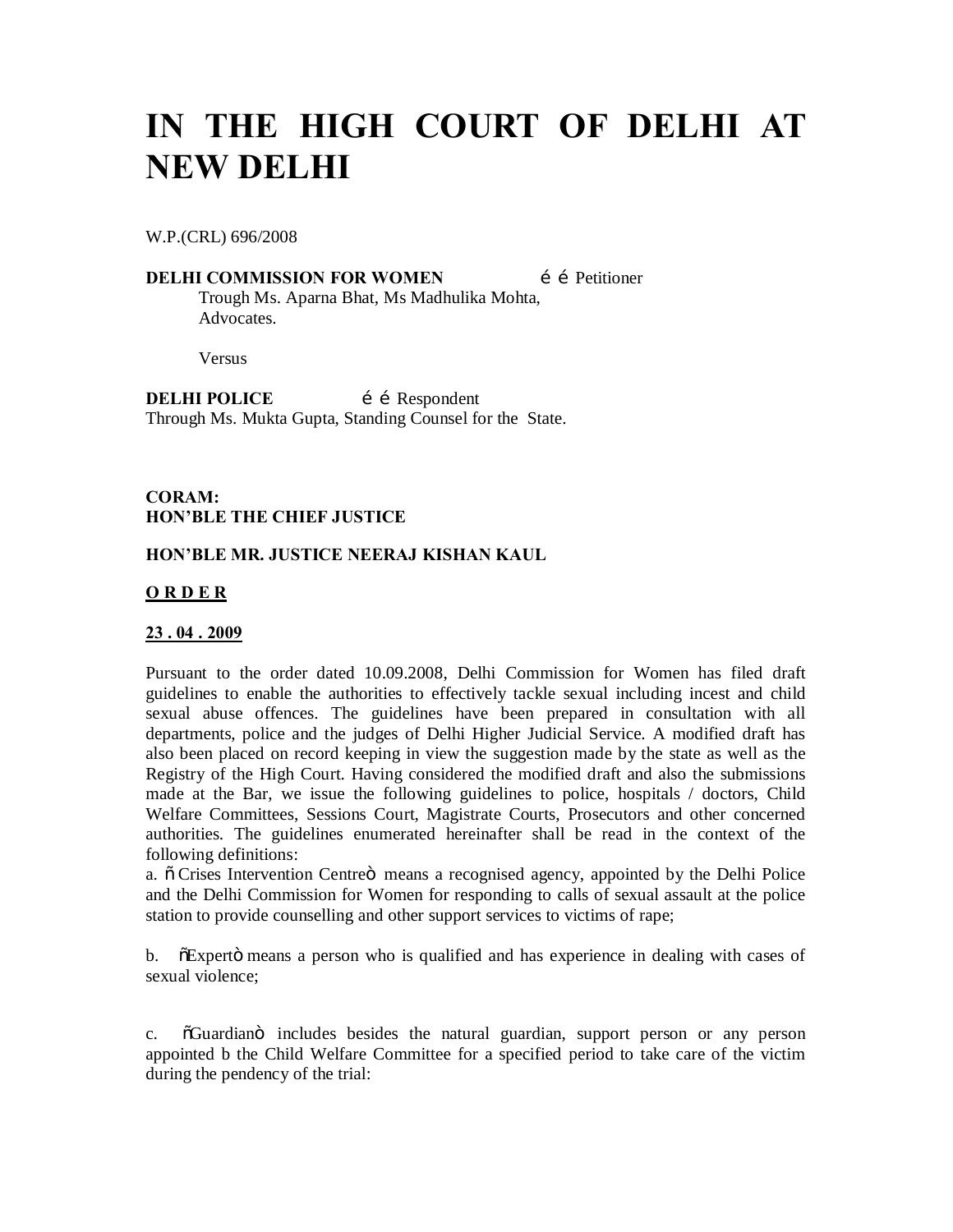d.  $\ddot{\text{o}}$  Rape Crises Cello means a cell established under the Delhi Commission of Women to provide legal assistance in the cases of sexual assault who would coordinate the Crises Intervention Centres and provide legal support to the victim and her family;

e. "Support Person" means a person working in the capacity of a counsellor working with a recognized and registered Crises Intervention Centres, approved by the Delhi Commission for Women.

f. The expression  $\tilde{\text{co}}$  fence  $\tilde{\text{o}}$  for the purpose of these guidelines shall mean and include offences of rape, attempt to rape and unnatural offences.

## **I) POLICE**

a. Every Police Station shall have available round the clock a lady police official/ officer not below the rank of Head Constable.

b. As soon as a complaint of the offence is received, the duty officer receiving the complaint/ information shall call the lady police official/ officer present at the police station and make the victim and her family comfortable.

c. The duty officer, immediately, upon receipt of the complaint/ information intimate to the  $\tilde{\sigma}$  A rape Crises Cellö on its notified helpline number.

d. After making preliminary inquiry/ investigation, the investigation officer along with the lady police official/ officer available, escort the victim for medical examination.

e. The Assistant Commissioner or Police shall personally supervise all investigation in to the office .

f. The statement of victim shall be recorded in private, however, the presence of family members while recoding statement may be permitted with a view to make the victim comfortable. In incest cases where there is a suspicion of complicity of the family members in the crime such family members should not permitted.

g. The investigation officer hall bring the cases relating to  $\tilde{\text{o}}$ child in need of care and protection involving In incest cases to the Child Welfare Committee.

h. The accused should not be brought in the presence of victim except for identification.

i. Except the offences which are reported during the night no victim of sexual offence shall be called or made to stay In the police station during night hours. The Social Welfare Department of the Govt. of NCT of Delhi shall ensure that Superintendents of the Foster Home for Women will provide necessary shelter till formal orders secured from the concerned authorities.

j. The Investigation Officer shall ensure that in no case the accused gets the undue advantage of bail by default as per the provisions of Section 167 Cr.P.C. it is desirable that in cases of incest the report under Section 173 Cr.P.C is within 30 days.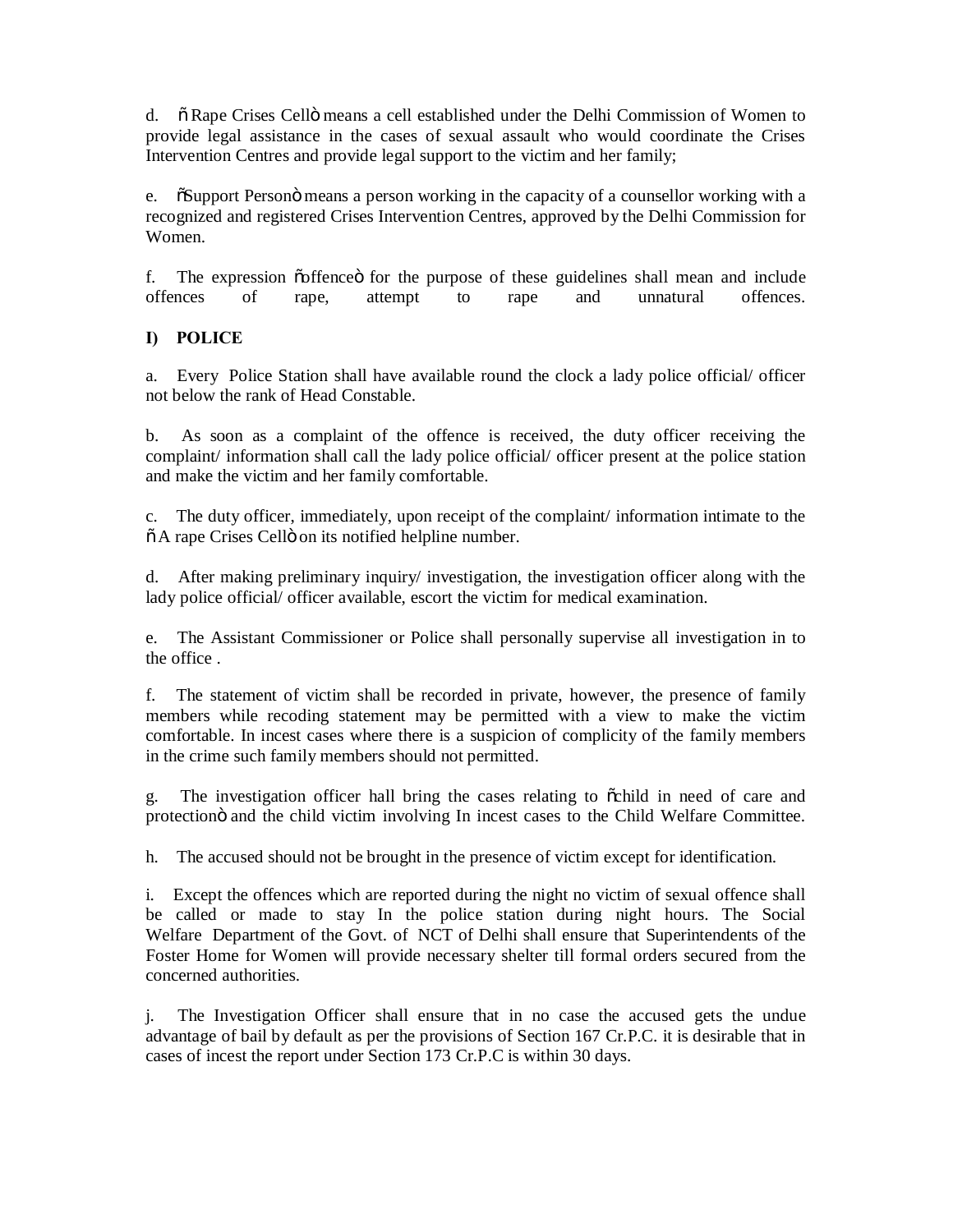k. Periodically Training to deal with rape cases should be provided to the Police officers, Juvenile Police Officers, Welfare Officers, Probationary Officers and Support Persons. A Training Module be prepared in consultation with the Delhi Judicial academy.

l. The police should provides information to the Rape Crises cell regarding the case including the arrest and bail application of the accused, the date of filling of the investigation report before the magistrate.

m. The police should keep the permanent address of the victim in their file in addition to the present address. They should advise the victim to inform them about the change of address in future.

n. Subject to the outcome of the W.P. ( C ) 2596/2007 titled Rajeev Mohan Vs. State, pending before this Hongble Court in cases where the victim informs the police about any threats received by the accused family, the concerned DCP should consider the matter and fresh FIR must be registered under Section 506 of the Indian Penal Code;

## **II) DOCTORS/ HOSPITALS / HEALTH DEPARTMENT**

a) Special rooms to be set up in all government hospitals for victims to be examined and questioned in privacy:

b) A sexual assault evidence collection kit or sexual assault forensic evidence (SAFE) kit consisting of a set of items used by medical personnel for gathering and preserving physical evidence following a sexual assault should be available with all the Govt. Hospitals. A Sexual assault evidence collection kit should contain commonly :

- $\acute{E}$  Detailed instructions for the examiner
- $\acute{E}$  Forms for documentation
- $\acute{E}$  Tube for blood sample
- $É$  Urine sample container
- $\acute{E}$  Paper bags for clothing collection
- $\acute{E}$  Large sheets of paper for patient to undress over
- $\acute{E}$  Cotton swabs for biological evidence collection
- $\acute{E}$  Sterile water
- $\acute{E}$  Glass slides
- $\acute{E}$  Unwaxed dental floss
- $\acute{E}$  Wooden stick for fingernail scrapings
- $\acute{E}$  Envelopes or boxes for individual evidence samples
- $\acute{E}$  Lables

Other items needed for a forensic / medical exam and treatment that may be included in the rape kit are:

- $É$  Woods lamp
- $\acute{E}$  Toluidine blue dve
- $\acute{E}$  Drying rack for wet swabs and / or clothing
- $\acute{E}$  Patient gown, cover sheet, blanket, pillow
- $\acute{E}$  Needles / Syringes for blood drawing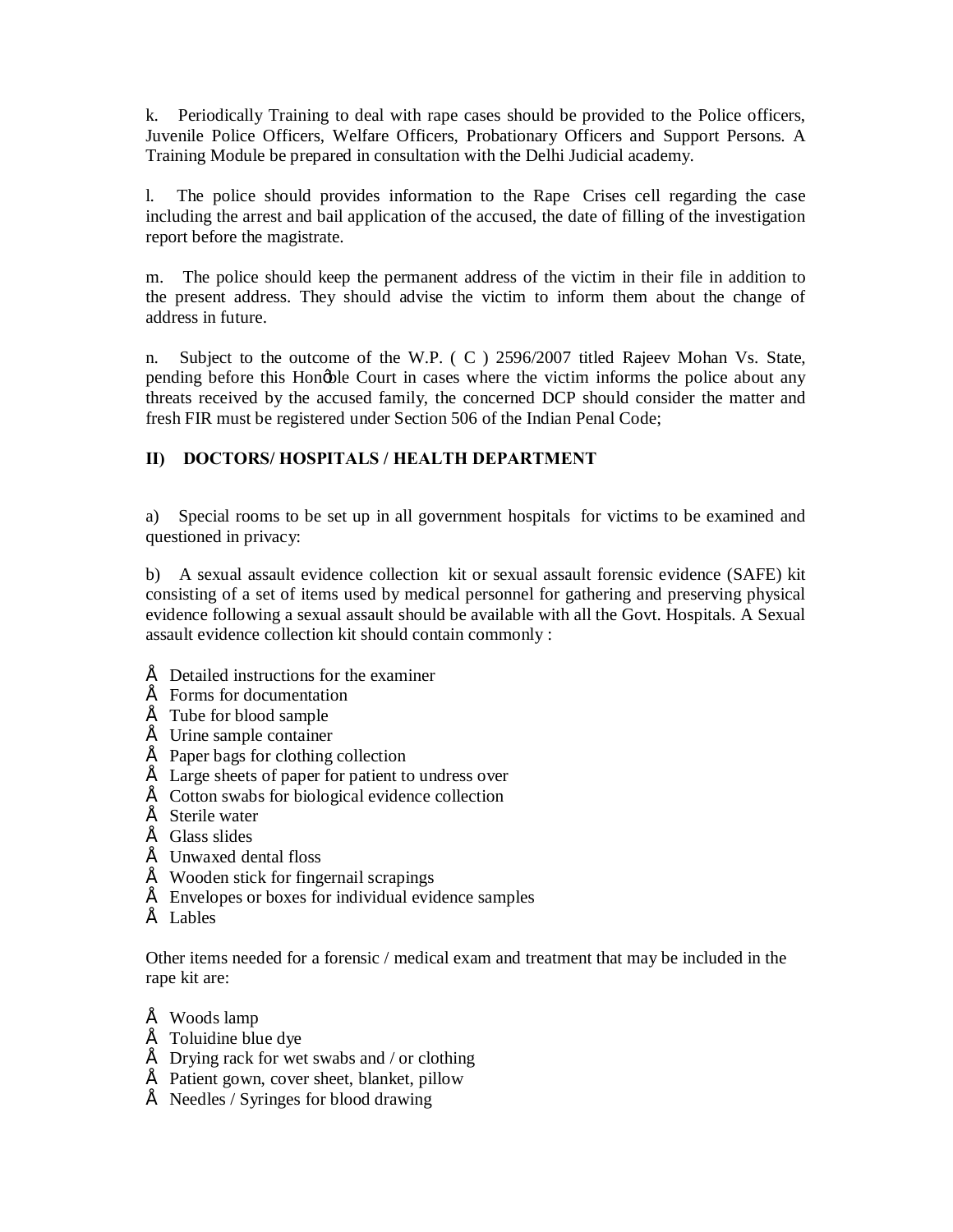## $\acute{E}$  Speculums

- $\acute{E}$  Post-It Notes used to collect trace evidence
- $\acute{E}$  Camera (35 mm, digital, on Polaroid), film. Batteries
- $\acute{E}$  Medscope and / or colcoscope
- É Microscope
- $É$  Surgilube
- $\acute{E}$  Acetic acid diluted spray
- $É$  Medications
- $\acute{E}$  Clean clothing and shower / hygiene items for the victimes use after the exam.

c) A detailed description of  $\ddot{\text{o}}$  Assault/Abuse History $\ddot{\text{o}}$  be mentioned by the attending doctor on the MLC of the victim, The doctor must ensure that the complete narration of the history of the case detained by the victim and her escort is recorded.

d) After the examination is complete the victim should be permitted to wash up using toiletries provided by the hospitals. The hospitals should also have clothing to put on if her own clothing is taken as evidence.

e) All hospitals should co-operate with the police and preserve the samples likely to putrefy in their pathological facility till such time the police are able to complete their paper work for despatch to forensic lab test including DNA.

# **III) CHILD WELFARE COMMITTEE**

a) In cases of incest and child in need of care and protection, the Child Welfare Committee shall examine the victim to ascertain the nature of support she is getting from her family and initiate steps for ensuring best interest of the child. In such cases the Child Welfare Committee shall conduct a home study to assess and ensure the safety of the is provided with necessary medical and psychological aid during her stay foster home for purpose of her rehabilitation.

b) Child Welfare Committee shall maintain a list of all registered Foster Homes providing residential support, special services and rehabilitation facilities to the victim.

## **IV) PROSECUTORS**

a) In cases where the child is placed in a shelter following the orders of the Child Welfare Committee or a Metropolitan Magistrate, the application seeking custody of the child made by the parents/relatives of the victim should not be acceded to till such time, The Public Prosecutor gets the status of the applicants verified with the Rape Crisis Cell and also call for the records of the Child Welfare Committee if it is not available.

# **V) COURTS**

a) The Magistrate unless there are compelling reasons shall record the statement of the victim under Section 164 Cr.P.C. on the day on which the application is moved by the Investigation Officer. The Magistrate before proceeding to record the statement shall ensure that the child is made comfortable and she is free any extraneous pressure.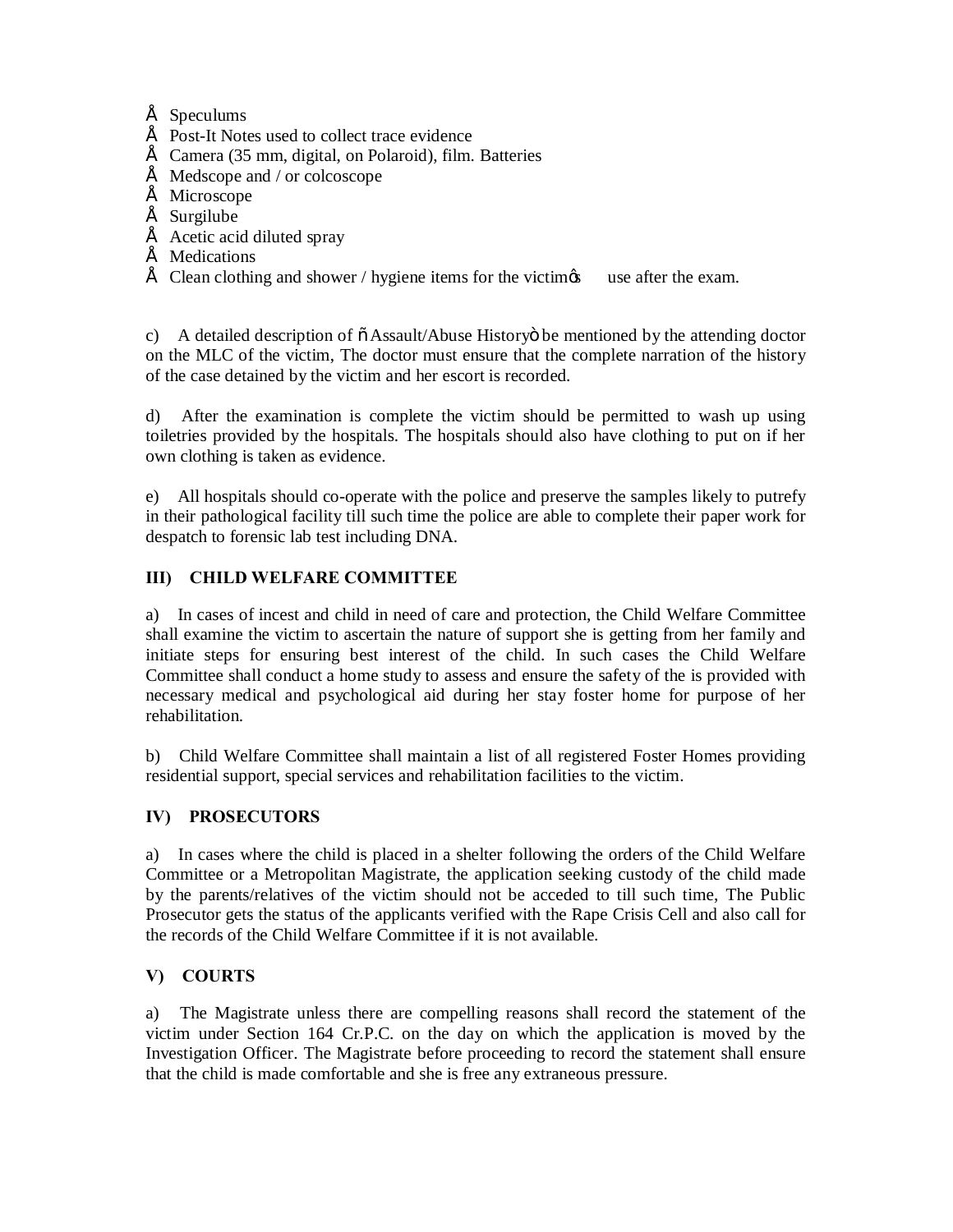b) An endeavour shall be made to commit such cases of offence to the Court of Sessions expeditiously and preferably within 15 days.

c) The Hongble Supreme Court in Delhi Domestic Working Women Forum Vs Union of India, 1995 (1) SCC 14 and reiterated by this Hongble Court in Khem Chand Vs. State of Delhi 2008 (4) JCC 2 497 had directed that the victim be provided with a counsel. The existing practice of the victims being represented by a counsel from the Rape Crisis Cell may continue, In cases where the victim has a private lawyer, she may be allowed to retain the private lawyer.

d) That as far as possible chief examination and cross examination of the victim must be conducted on the same day.

e) The Additional Session Judge / District Judge shall maintain a panel of psychiatrists, psychologists and experts in sign language etc. who would assist in recording the statement of witnesses as and when requested by the Session Courts.

f) If it is brought to the notice of the Court from a support person / Rape Crises Cell Advocate/Victim, regarding threats received by the victim or her family members to compromise the matter, the judge shall immediately direct the ACP to look into the matter and provide an action taken report before the court within 2 days. The court must ensure that protection is provided to the victim and her family.

g) In cases in which the witness is sent back unexamined and is bound down, the Court shall ensure that at least the travelling expenses for coming to and from for attending the Court are paid.

#### **VI) SUPPORT SERVICES**

a) A 24 hour helpline that can be contacted by the victims, police or any member of the public will be created. The Commission shall notify and widely publish its existing telephone number and that number will be used till such time a too-free number is made available.

b) The Rape Crisis Cell will have with them accredited support services for shelter, social workers, counsellors, mental health professional, lawyers.

c) The list of these accredited support services will be provided to the Prosecution Branch, the Commissioner of Police as well as to the Registrar of this Hongble Court.

2. The Commission shall prepare a brochure which will contain these guidelines along with summary and directions passed by the Supreme Court and this Court in Delhi Domestic Working Womengs Forum Vs. Union of India 1995 (1) SCC 14 Sakshi Vs. Union of India, (2004) 5 SCC 518, Chairman Railways Board Vs. Chandrima Das, (2000) 2 SCC 465, Sheeba Abidi Vs. state & Anr. 113(2004) DLT 125, Khem Chand Vs. State of Delhi, 2008 (4) JCC 2497 , X(Ms.) Vs. State of NCT and Anr., 149 (2008) DLT 194. The brochure shall be prepared in consultation with the Registrar General of this Court and learned Standing Counsel for the State Government so that it may be circulated to all the